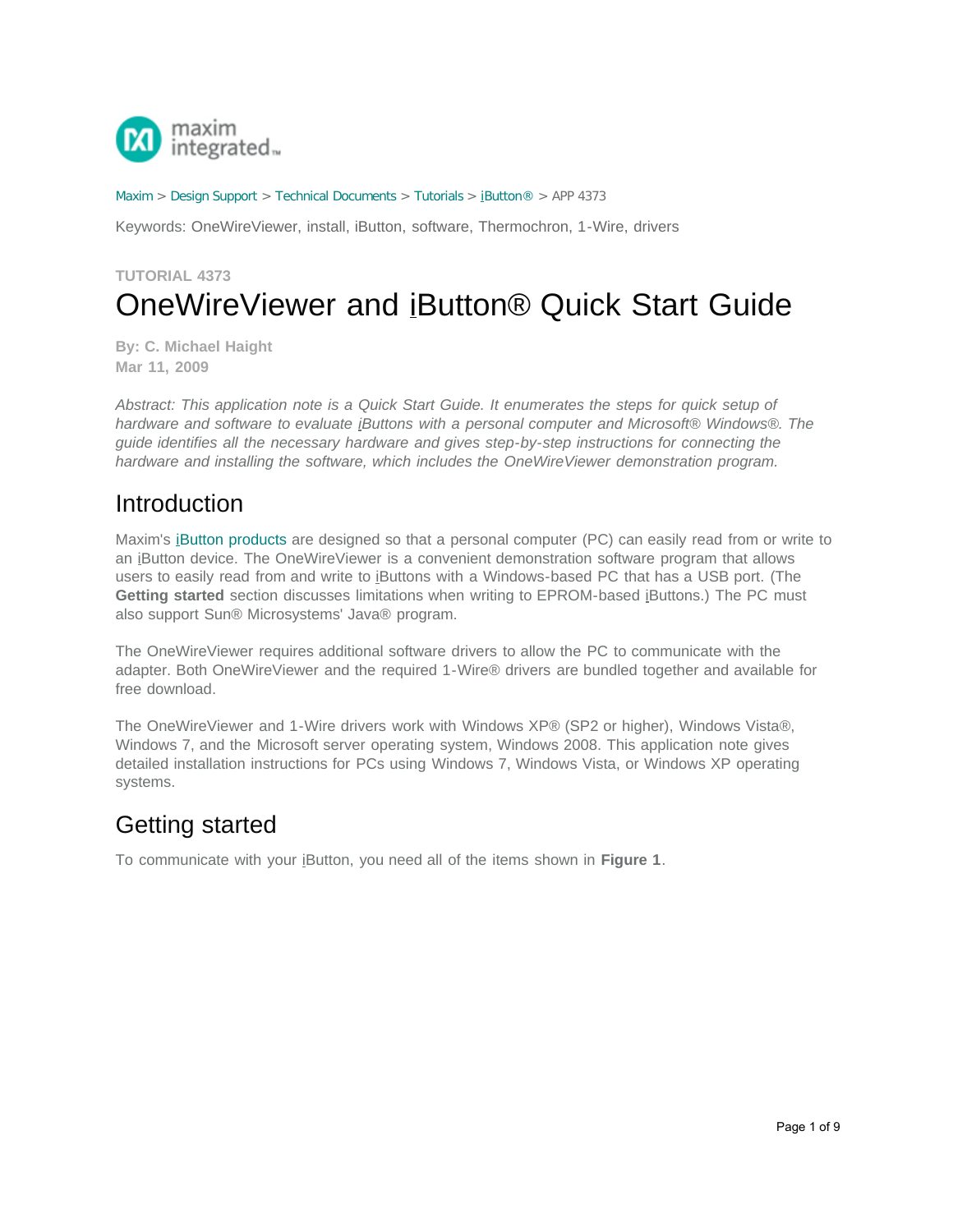

*Figure 1. Required setup components.*

Maxim provides two iButton kits that include the adapter, reader, and iButtons for evaluation:

- DS1921K#-iButton Temperature Logger Starter Kit
- DS9092K#—iButton Starter Kit

All the components required for iButton evaluation are included in the kits. However, if the end application requires production quantities, then the adapters and reader/probes can be purchased separately by their individual part numbers. The DS9490R# adapter plugs into your PC's USB port. Most users find the adapter and the reader/probe in the starter kits useful for their evaluation and end use. Maxim sells other adapters separately for applications that require a serial-port interface instead of USB. To view other available adapters, go to our [Adapters page.](http://www.maximintegrated.com/products/ibutton/products/adapters.cfm)

**Important note**: if you intend to program EPROM-based iButtons (**DS1982**, **DS1985**, or **DS1986**), you must use a serial-port adapter, the DS9097U-E25 with an external 12V power supply. This adapter has a 25-pin serial connector and requires a 9-pin to 25-pin serial converter to work with most PCs. The USB adapter can read these EPROM devices, but not program them.

The reader/probe has an RJ-11 modular connector that plugs into the adapter. Most users find the DS1402D-DR8# network cable useful for evaluation purposes. Maxim offers other alternate versions [here](http://www.maximintegrated.com/products/ibutton/products/readers_probes_ports.cfm).

All iButton devices communicate using the 1-Wire protocol. For designers doing printed circuit board design, 1-Wire devices in plastic packages may be more suitable than the iButton form factor. To evaluate 1-Wire plastic packaged devices, use the DS9090K 1-Wire Device Evaluation (EV) Kit.

#### Step 1. Java installation

Many PCs have Java software installed at the factory. The OneWireViewer requires Java (version 5, update 8 or higher). To check if you have Java installed or what version you do have, go to the [Java](http://java.com/) [website](http://java.com/). Click on the appropriate links that autodetect and verify the version. If your version is out of date, follow the links to download and install the latest version.

If you are running a 64-bit version of a Microsoft Windows operating system, make sure to visit the Java website with the 64-bit version of Internet Explorer® (IE) before downloading Java. If you do not take this step, you may download/install a version of Java that is incompatible with the 64-bit OneWireViewer. As can be seen in **Figure 2** below, both 32-bit and 64-bit versions of IE are available on 64-bit Microsoft operating systems. To find the 64-bit IE on your computer, click the Microsoft Start button, then All Programs and you will see the IE icons. Launch the IE selected in Figure 2 and visit [http://java.com.](http://java.com/)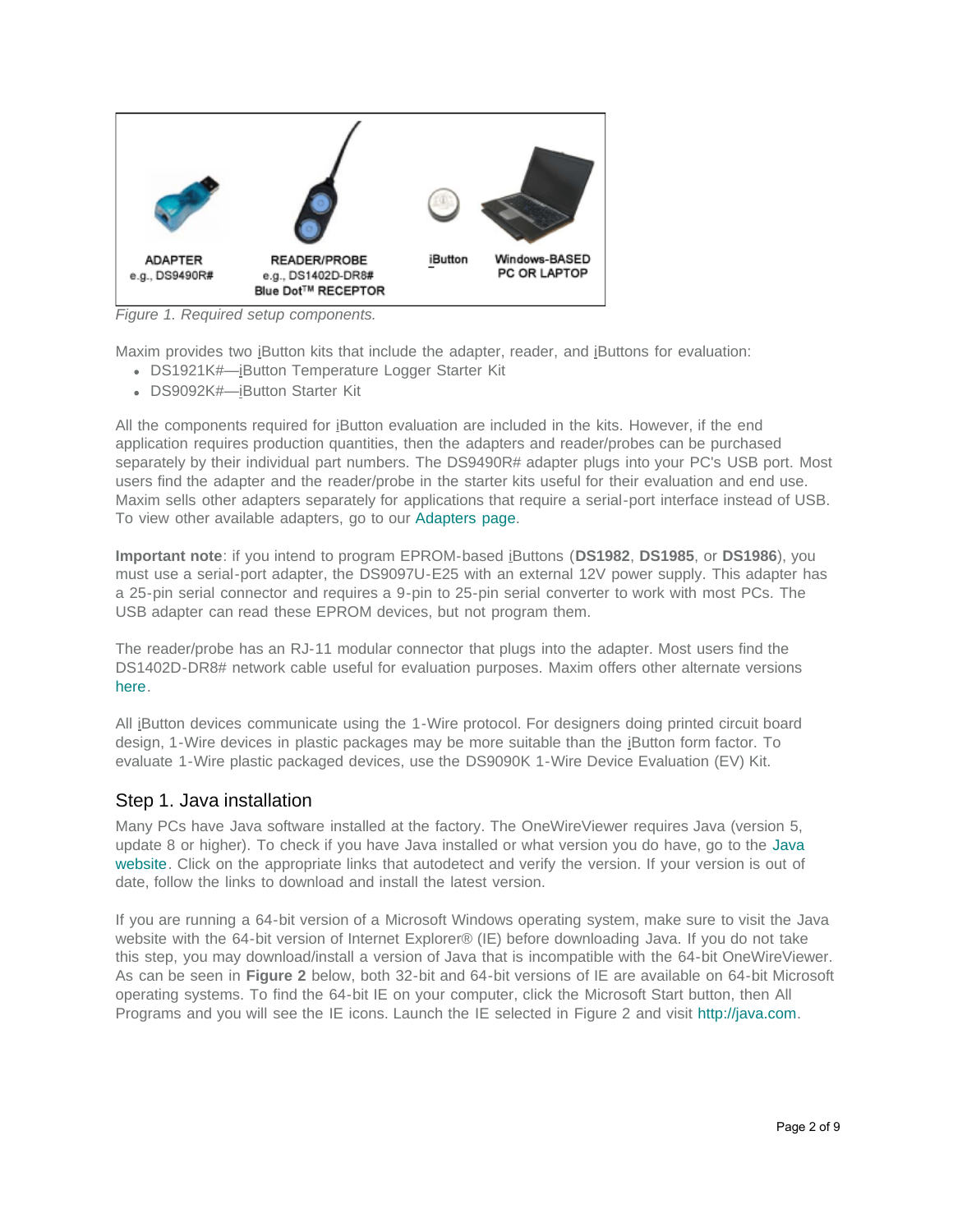

*Figure 2. Selection of the 64-bit Internet Explorer (IE) versions with which to download Java on 64-bit Windows.*

### Step 2. Download bundled OneWireViewer and 1-Wire drivers

#### **NOTE:** DO NOT INSERT THE DS9490R# USB ADAPTER INTO THE PC YET. THIS SHOULD NOT BE DONE UNTIL STEP 4, AND WILL USUALLY CAUSE INSTALLATION PROBLEMS IF DONE BEFORE STEP 4.

Download the bundled OneWireViewer and 1-Wire drivers [here.](http://www.maximintegrated.com/1-Wiredrivers) These pages have pulldown menus to help select the correct file for the operating system that you are running. Microsoft operating systems come in 32-bit and 64-bit versions. If you are not certain which version you have, the download page has a link to an applet that autodetects the correct version. Click on the hyperlink for the text, "Is my computer running a 32-bit or 64-bit operating system?" to run this autodetect applet.

### Step 3. Install bundled OneWireViewer and 1-Wire drivers

After clicking on the download button, click Run on the window that asks, "Do you want to run or save this file?" See **Figure 3**.

| Do you want to run or save this file?                                                                                     |                                                                        |
|---------------------------------------------------------------------------------------------------------------------------|------------------------------------------------------------------------|
| install 1 wire drivers x86 vxxx.msi<br>Name:<br>Type: Windows Installer Package, 5.10MB<br>From: files.dalsemi.com<br>Run | Save<br>Cancel                                                         |
| While files from the Internet can be useful, this file type can<br>run or save this software. What's the risk?            | potentially harm your computer. If you do not trust the source, do not |

*Figure 3. Download window.*

After clicking Run, the window in **Figure 4** will appear. If you want to run this software, click Run.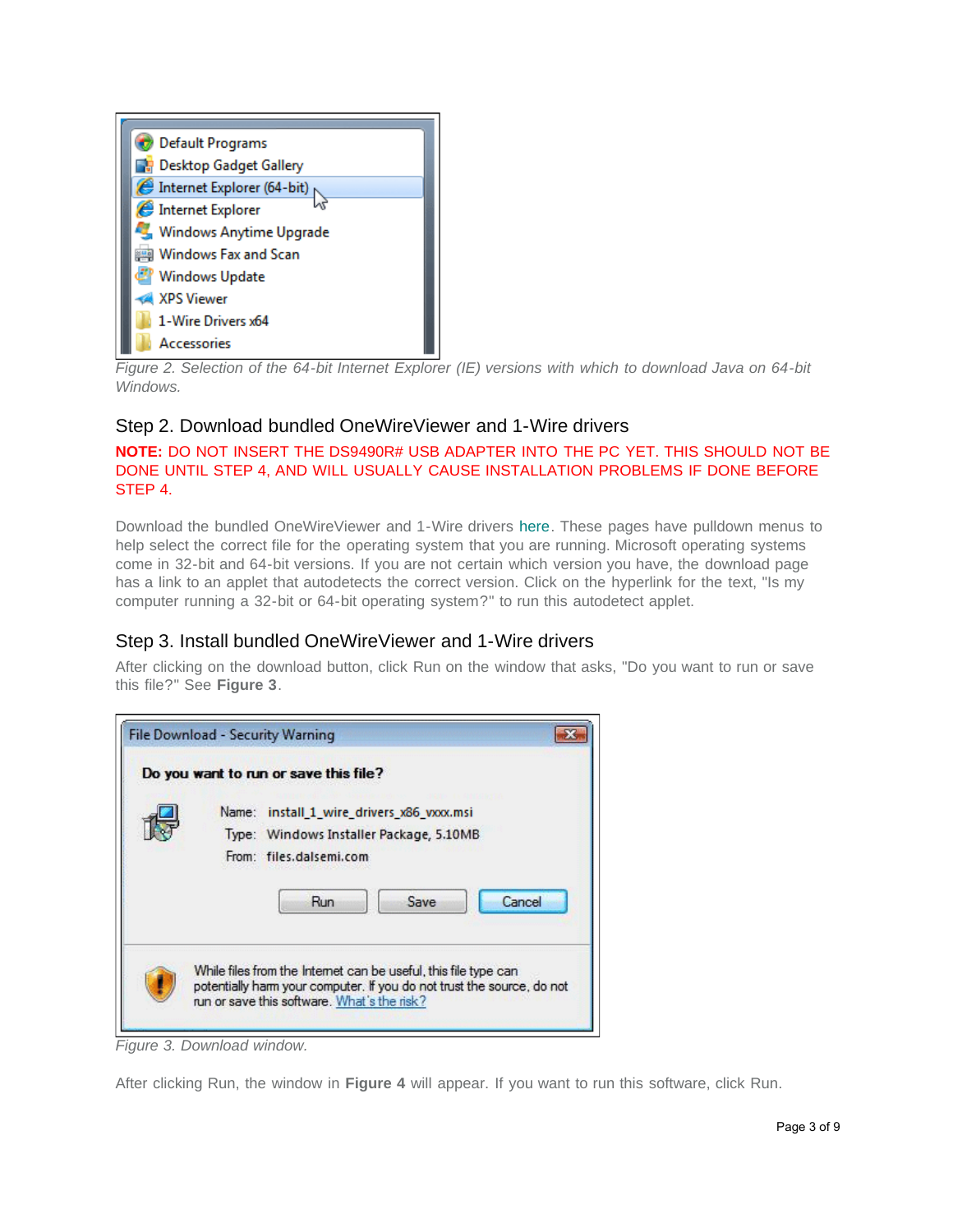| Do you want to run this software?                                                |                                           |           |
|----------------------------------------------------------------------------------|-------------------------------------------|-----------|
| H<br><b>Publisher: Maxim Integrated Products</b>                                 | Name: install 1 wire drivers x86 vxxx.msi |           |
| ×<br>More options                                                                | Run                                       | Don't Run |
| While files from the Internet can be useful, this file type can potentially harm |                                           |           |

*Figure 4. Window for running the installation software.*

After this, you will be prompted to affirm the license agreement if you choose to use the 1-Wire drivers and the OneWireViewer software. After you affirm the license agreement, you will see another window that shows the progress of the installation. After installation completes, the final window shows a Finish button that, when clicked, completes the installation. At this point, if you are using a 1-Wire adapter other than a USB adapter, e.g., a serial- or parallel-port adapter, then skip ahead to Step 5. If you are using a parallel-port adapter, you will be required to reboot before continuing.

### Step 4. Complete USB installation

Now plug the DS9490R# USB adapter into your PC, as shown in **Figure 5**. Follow the Microsoft newhardware wizard instructions to complete the plug-and-play portion of the installation.



*Figure 5. Plugging the USB adapter into the PC.*

This phase of the installation uses a Microsoft driver called WinUSB that allows the 1-Wire drivers to communicate through the USB port. Plugging in the USB adapter triggers a Microsoft plug-and-play event that links WinUSB properly to the 1-Wire drivers. **Remember**: if you try to plug in the USB adapter before Step 3 is complete, the plug-and-play action will not be able to link WinUSB to the 1-Wire drivers correctly.

In Windows 7 and Windows Vista, the plug-and-play installation window (**Figures 6** and **7**) will appear. (See **Figures 8** and **9** for the installation with Windows XP.):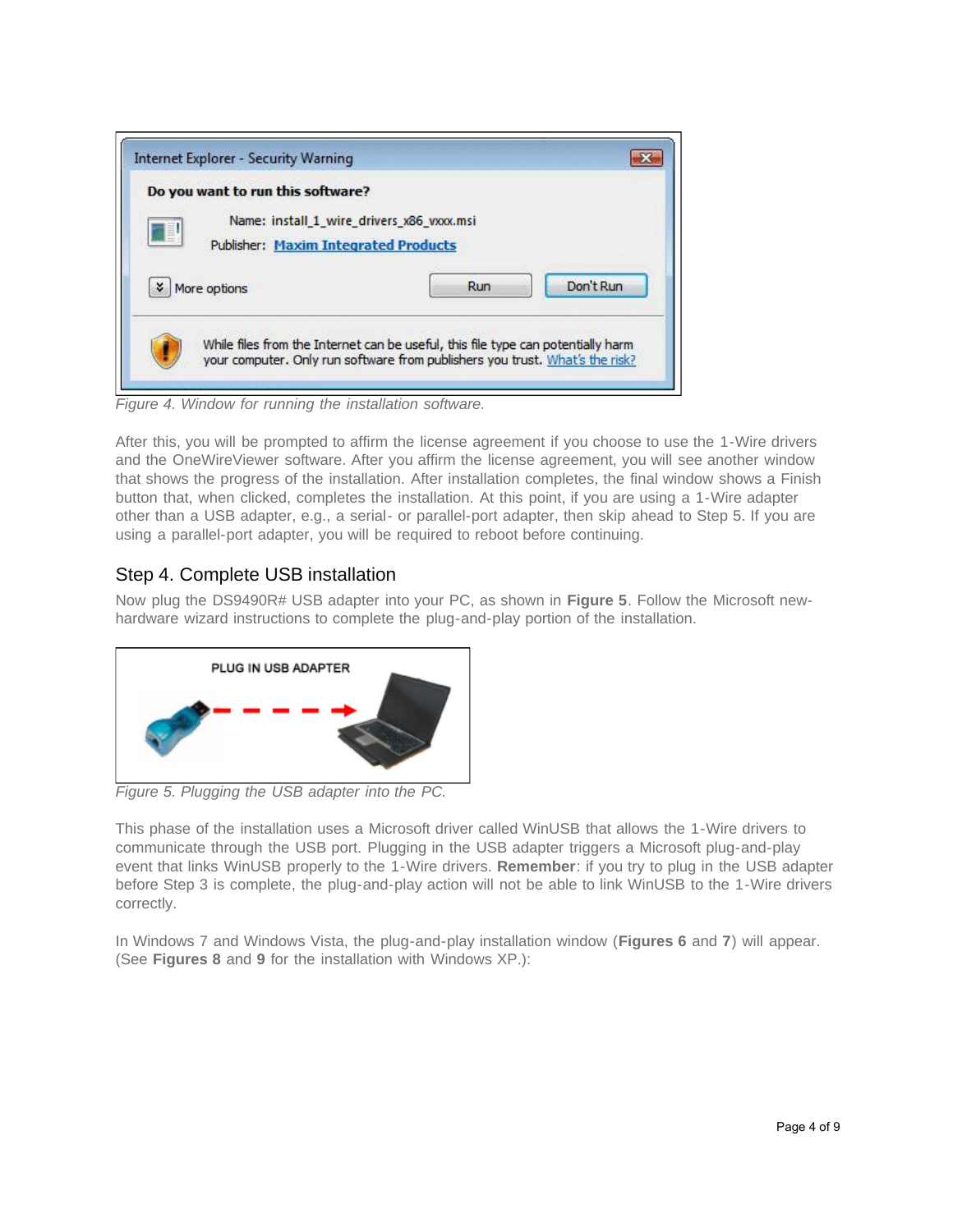| <b>Driver Software Installation</b> |                                        |
|-------------------------------------|----------------------------------------|
| Installing device driver software   |                                        |
| <b>Unidentified Device</b>          | Searching preconfigured driver folders |
|                                     | Close                                  |

*Figure 6. Windows 7 and Windows Vista plug-and-play installation window.*

| <b>Driver Software Installation</b>                                 |       |
|---------------------------------------------------------------------|-------|
| USB Host Adapter for 1-Wire Network using WinUSB installed          |       |
| The software for this device has been successfully installed.       |       |
| USB Host Adapter for 1-Wire Network using<br>Ready to use<br>WinUSB |       |
|                                                                     | Close |

*Figure 7. Windows 7 and Windows Vista completion of plug-and-play installation.*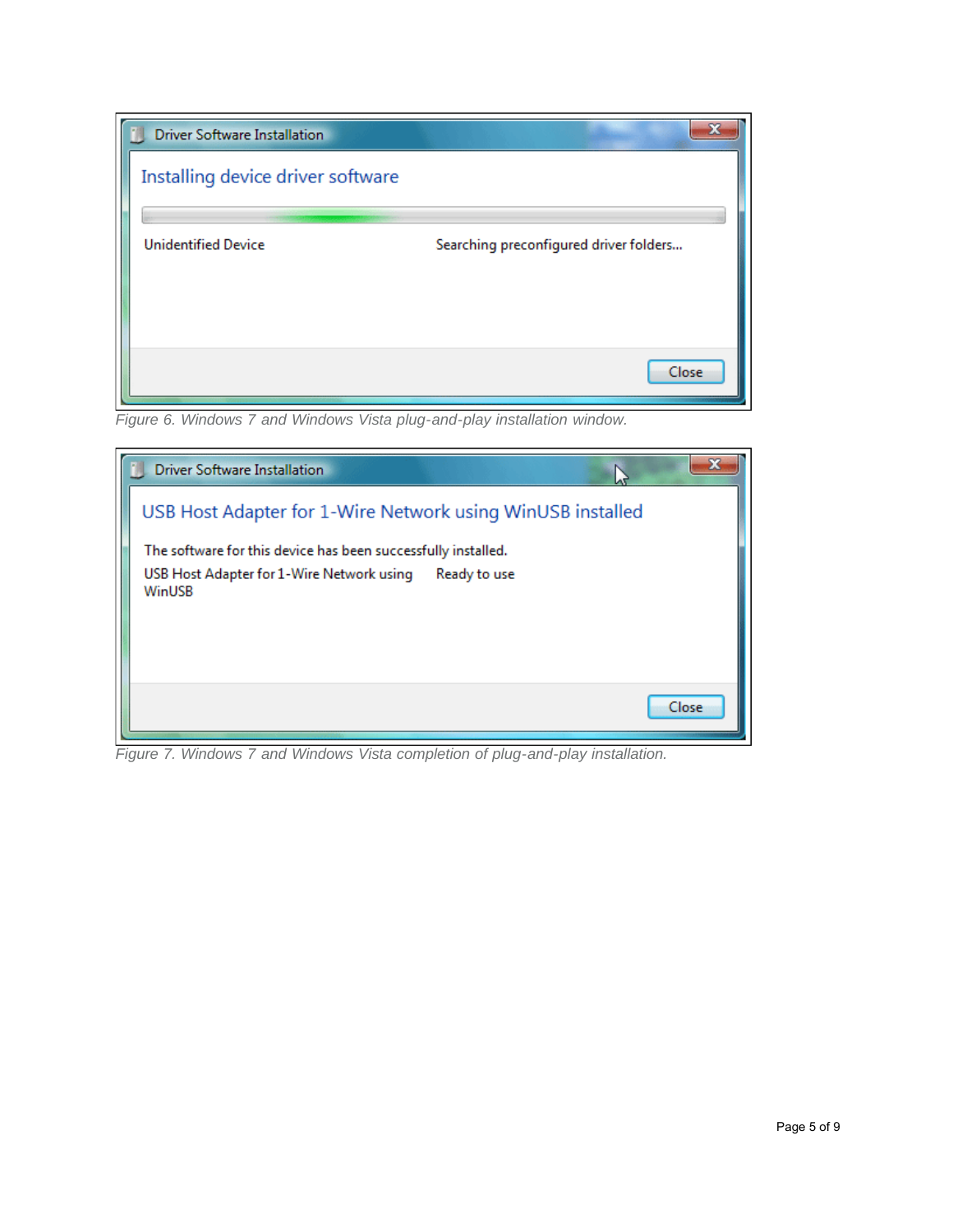| <b>Found New Hardware Wizard</b>                                  |  |  |
|-------------------------------------------------------------------|--|--|
| Please wait while the wizard installs the software                |  |  |
| USB Host Adapter for 1-Wire Network using WinUSB                  |  |  |
| WUDFUpdate_01009.dll<br>To C:\WINDOWS\system32<br>.<br>---------- |  |  |
| < Back<br>Next ><br>Cancel                                        |  |  |

*Figure 8. Windows XP plug-and-play installation window.*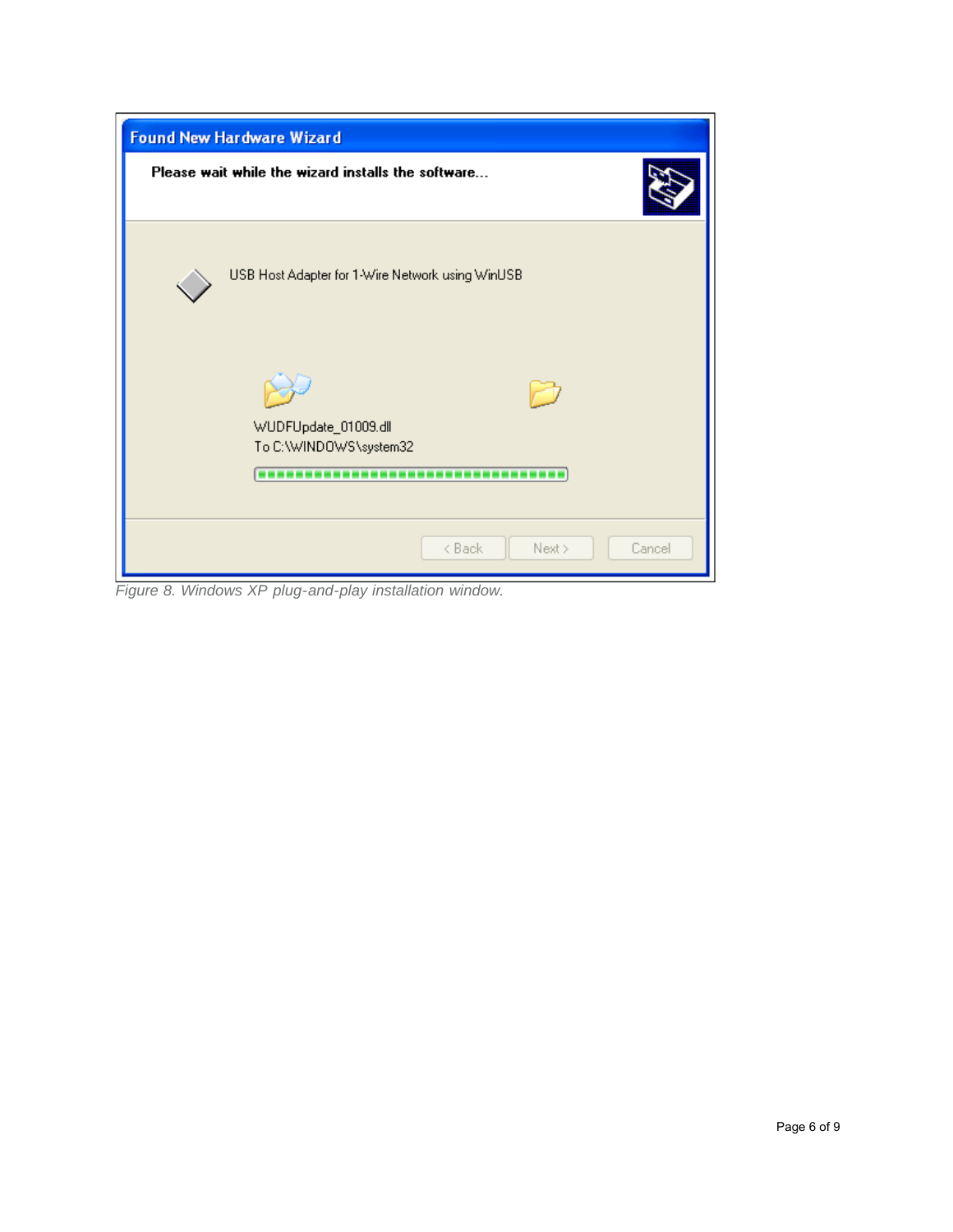| <b>Found New Hardware Wizard</b> |                                                                                                          |  |
|----------------------------------|----------------------------------------------------------------------------------------------------------|--|
|                                  | <b>Completing the Found New</b><br><b>Hardware Wizard</b>                                                |  |
|                                  | The wizard has finished installing the software for:<br>USB Host Adapter for 1-Wire Network using WinUSB |  |
|                                  | Click Finish to close the wizard.                                                                        |  |
|                                  | Cancel<br>$<$ Back<br>Finish                                                                             |  |

*Figure 9. Windows XP completion of plug-and-play installation.*

### Step 5. Start the OneWireViewer program

Follow these steps to launch the OneWireViewer from Windows 7, Windows Vista, or Windows XP:

- Click on the Windows Start button (usually lower left corner of the screen).
- Select All Programs.
- Click on the "1-Wire Drivers x86" folder.
- Click on OneWireViewer.exe.

#### Step 6. Connect the iButton and the reader

Next, snap the iButton into one of the blue dots on the reader (**Figure 10**) and plug the reader into the adapter (**Figure 11**). The 1-Wire communication protocol can read multiple devices on the network at the same time. So if you have two iButtons, you can plug them into both blue dots on the reader. The unique 64-bit ID will appear in the OneWireViewer window for each iButton as it is snapped into the blue dot.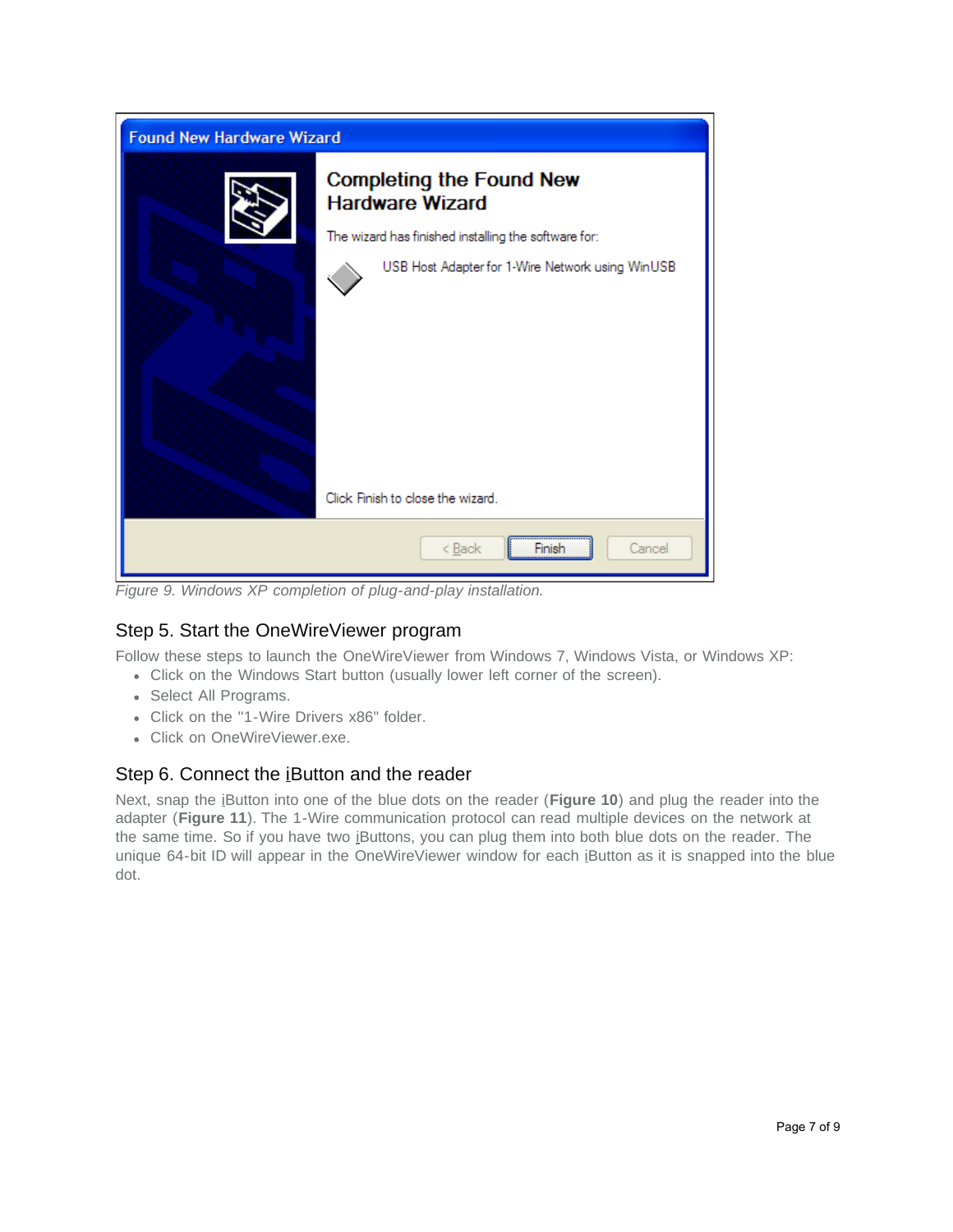

*Figure 10. Connect an iButton to the reader by snapping it into place.*



*Figure 11. Connect the reader to the adapter.*

## Step 7. Run the OneWireViewer

The OneWireViewer can communicate with all versions of iButtons, including Hygrochron™ and Thermochron® temperature loggers, memory iButtons, and simple identification iButtons. Each iButton type serves a different purpose, so for detailed information on how to use OneWireViewer for each application, see application note 3358, "[OneWireViewer User's Guide.](http://www.maximintegrated.com/an3358)"

The OneWireViewer program is open source, so software developers can use this as a foundation to develop their own applications. See our page with [Software Development Kits](http://www.maximintegrated.com/products/ibutton/software/sdk/sdks.cfm) for information on our open source-code examples.

Additionally, Maxim has many partners who have written software tailored for specific iButton applications. To search for partners who offer iButton software and system solutions, see our [Solutions](http://www.maximintegrated.com/products/ibutton/solutions/search.cfm) [Search](http://www.maximintegrated.com/products/ibutton/solutions/search.cfm) database.

# Problem solving

If you encounter problems getting the OneWireViewer to work, please file a support request using our [Tech Support](http://support.maximintegrated.com/ibutton) form. An Application Engineer will attempt to address your problem within one business day.

1-Wire is a registered trademark of Maxim Integrated Products, Inc. iButton is a registered trademark of Maxim Integrated Products, Inc. Blue Dot is a trademark of Maxim Integrated Products, Inc. Hygrochron is a trademark of Maxim Integrated Products, Inc.